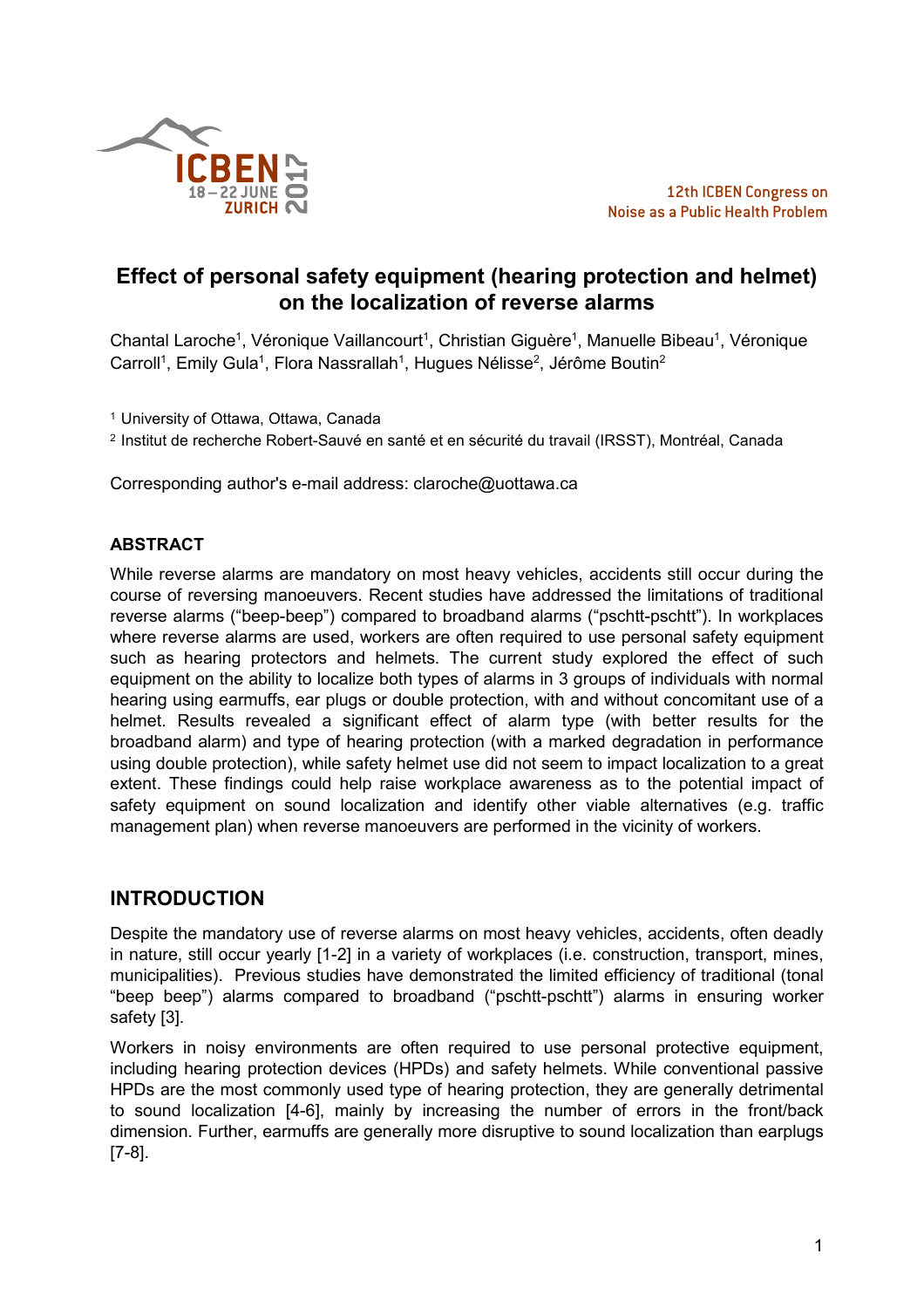Few studies have specifically addressed the effect of HPDs on the sound localization of reverse alarms. Alali and Casali [9] looked at the effect of 7 HPDs compared to unprotected performance when head movements were allowed. Only performance with diotic earmuffs was found to be significantly lower than all other listening conditions, including unprotected, a finding attributed to the loss of binaural cues resulting from the device's single microphone feeding to both ear cups. Localization was overall better in the left/right plane compared to the front/rear plane and results showed some advantages of a modified alarm over a conventional alarm. In Vaillancourt et al. [3], subjects were asked to remain still and identify the perceived location of a traditional tonal alarm and a broadband alarm. Compared to unprotected performance, passive earplugs did not significantly impact sound localization; however, passive earmuffs increased the number of front/back confusions for both alarm types and the number of left/right confusions for the tonal alarm.

Despite their frequent use in workplaces where heavy vehicles are in operation, the effect of safety helmets on sound localization remains relatively unexplored. Finally, workers seldom focus all their attention on the perception, identification, recognition and localization of reverse alarms and must concurrently perform multiple work tasks while maintaining high vigilance as to potential dangers such as reversing vehicles. While Merat and Groeger [10] found an effect of cognitive tasks on the ability to localize 100-msec tonal bursts, Nélisse et al. [11] found no effect of a primary task performed on a computer tablet on the sound localization of two reverse alarms in individuals with normal hearing not wearing hearing protection.

The main objective of the current study is to follow up on Nélisse et al. [11] and explore the effect of personal safety equipment (passive hearing protection and safety helmet) on the sound localization of reverse alarms while performing a primary task.

# **METHODS**

A total of 72 (38 M; 34 F) young adults with normal hearing between the ages of 18 and 36 years old (average =  $24.7$ ; s.d. =  $4.0$ ) were divided into three groups of  $24$ : 1) passive earplugs (EAR Ultrafit; NRR = 25 dB), 2) passive earmuffs (PELTOR Optime 95; NRR = 21 dB), and 3) double protection.

Two reverse alarms (tonal and broadband) were investigated in this study. The tonal alarm consists mainly of a 1264 Hz pure tone and much weaker higher frequency harmonics, with each alarm cycle lasting 990 ms (a 500-ms "beep" and a 490-ms pause). The broadband alarm's acoustic energy is spread over a larger spectrum, mainly from 700 Hz to 4000 Hz, and lasts 770 ms per cycle (400-ms "pschtt" and 370-ms pause).

Keeping their feet fixed to markers on the ground, participants were required to stand in the middle of a sphere consisting of 8 loudspeakers, arrayed uniformly over 360 degrees at a distance of 1 meter, and to identify the loudspeaker thought to have emitted the reverse alarm (Figure 1). Presentation levels were 75 dBA for the background noise (sawmill wood shavings) and the reverse alarms, with all signals calibrated to yield a signal-to-noise ratio of 0 dB in the « on » portion of the alarms. Prior to testing, familiarization was performed to ensure alarm audibility and task comprehension. Head and upper body movements were allowed.

Participants in each group (earplugs, earmuffs and double protection) were required to identify the source of the reverse alarm (tonal or broadband) in four listening conditions: 1) ears uncovered, 2) safety helmet alone, 3) hearing protection alone, and 4) combined use of hearing protection and safety helmet. Given the 2 repeated-subject factors (Alarm and Listening condition), sound localization was assessed in a total of 8 experimental conditions (2 alarms x 4 listening conditions). In each experimental condition, 24 reverse alarm signals were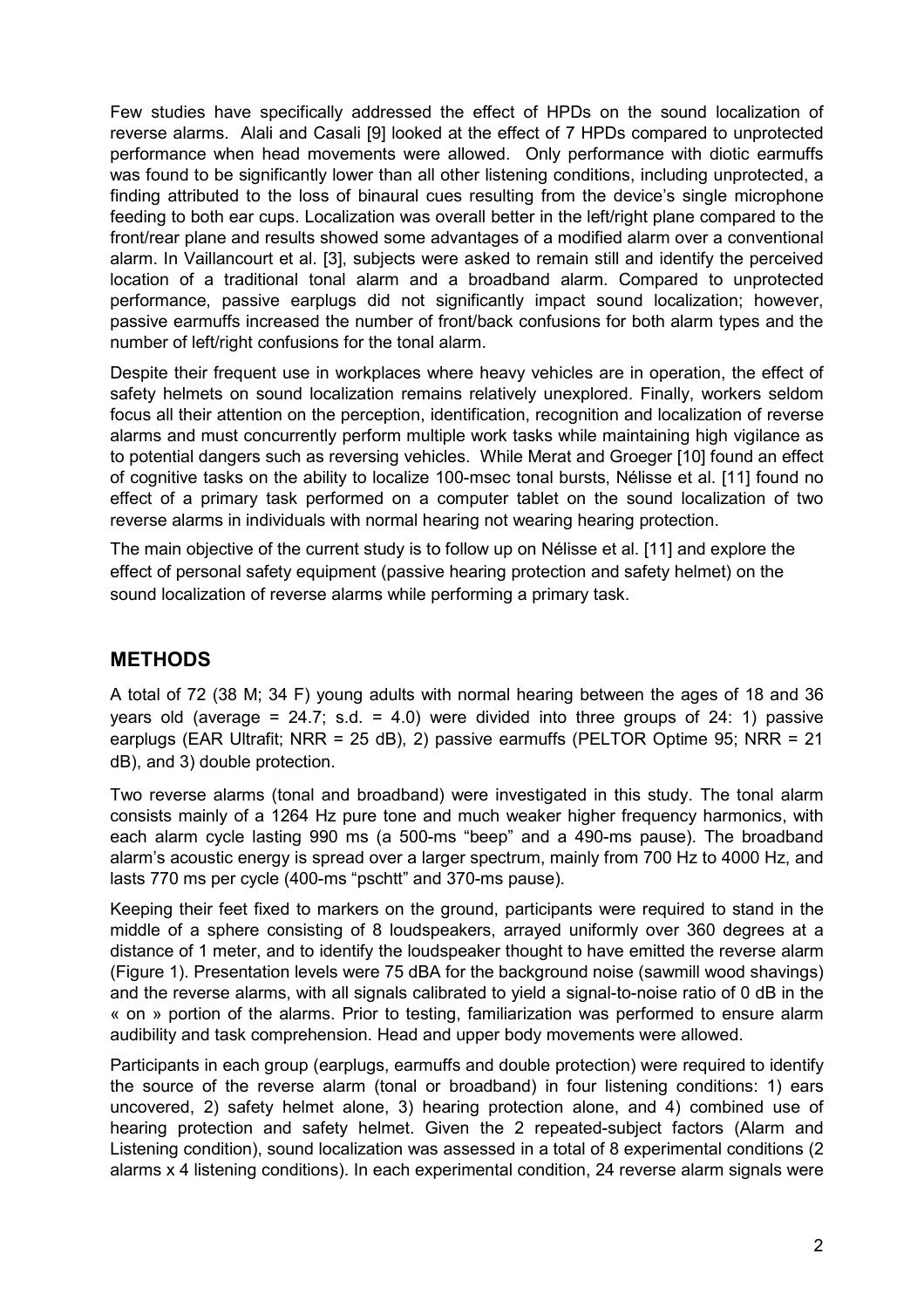presented randomly from the 8 loudspeakers (3 times per loudspeaker). Signal duration was 0.990 seconds for the broadband alarm and 0.770 seconds for the tonal alarm, corresponding to one full cycle of each stimulus. Background noise occurred randomly between 2 and 8 seconds before the alarm.



**Figure 1**: Experimental set-up for sound localization.

The free online version of the PEBL Psychological Test Battery (http://pebl.sourceforge.net/battery.html) was used to administer the main task, the Tower of London Test, which is commonly used in neuropsychology to assess cognitive functions involved in planning and involves reproducing a given pattern using a series of colored disks.

# **RESULTS**

In each of the 8 experimental conditions, localization performance was expressed as the percent correct identification of the loudspeaker from which the alarm was emitted (number of correctly identified loudspeakers / 24 trials x 100). To explore the effect of personal safety equipment on sound localization, a repeated measures ANOVA was performed separately for each group (earplugs, earmuffs and double protection), with two intra-subject factors: 1) alarm type (2 levels: tonal and broadband alarms) and 2) listening condition (4 levels: ear uncovered, safety helmet alone, hearing protection alone and combined used of hearing protection and safety helmet). Results are summarized for each group in Figures 2 to 4.

## **Group 1 - Earplugs**

Figure 2 displays percent correct scores for sound localization when earplugs are used by normal-hearing individuals. Performance with the broadband alarm proved superior than with the tonal alarm in all listening conditions, with differences in performance ranging from 23% in the double protection condition to 37% with ears uncovered.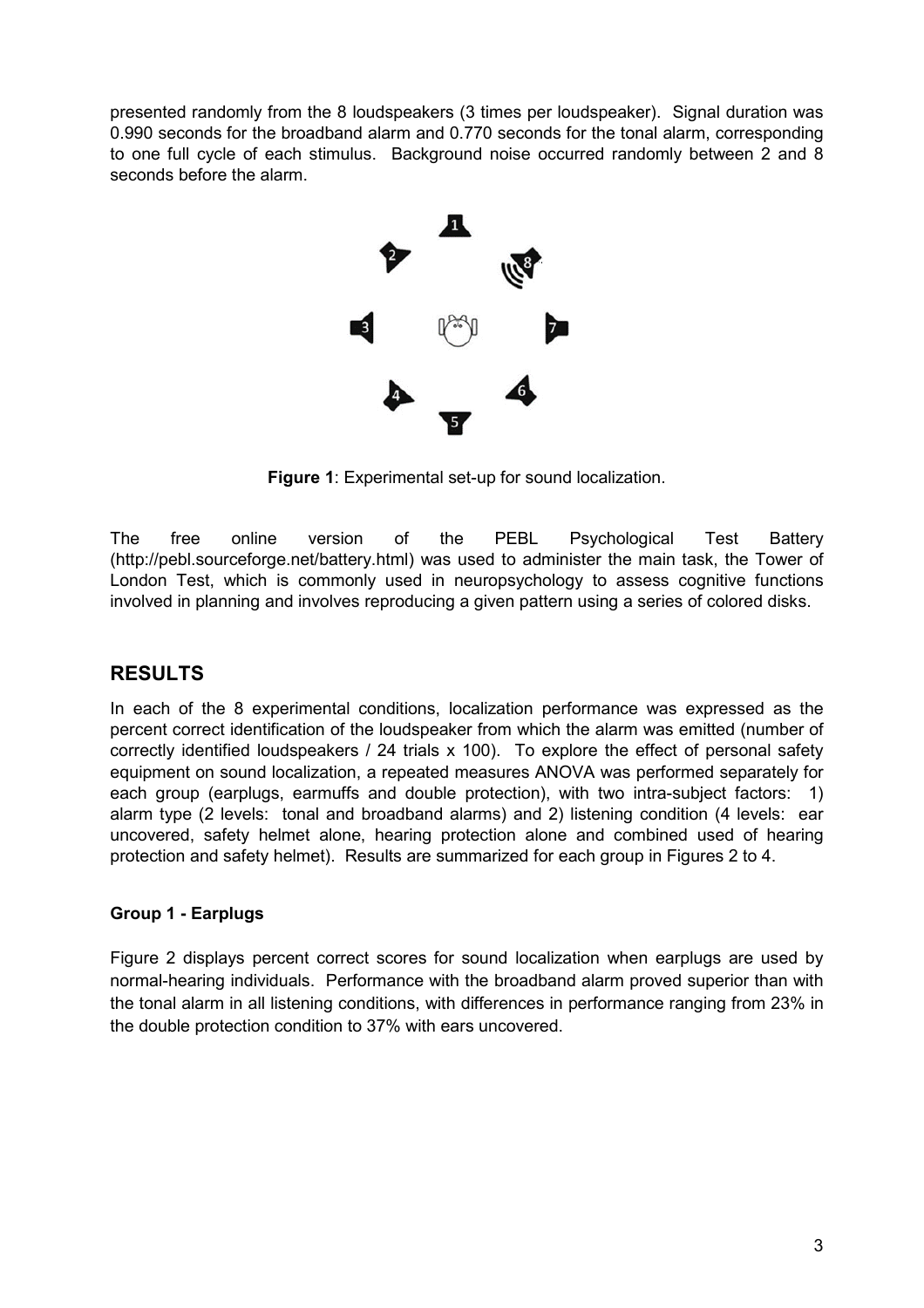

**Figure 2:** Average percent correct scores ( $\pm$  1 standard deviation) for sound localization when passive earplugs are used by individual with normal hearing.

When comparing performance across the different listening conditions, a significant effect was found for the broadband alarm but not for the tonal alarm. Indeed, for the tonal alarm, the largest difference in performance across conditions was 6% (ears uncovered > double protection). For the broadband alarm, significant differences were obtained between the following pairs:

- ears uncovered > hearing protection alone (12%)
- ears uncovered > combined use of hearing protection and safety helmet (19%)
- safety helmet alone > combined use of hearing protection and safety helmet (14%)
- hearing protection alone > combined use of hearing protection and safety helmet (8%)

#### **Group 2 - Earmuffs**

The performance of normal-hearing individuals wearing earmuffs is summarized in Figure 3. In all listening conditions, performance is superior with the broadband alarm compared with the tonal, with differences ranging from 31 to 38%. When comparing performances across listening conditions, significant differences between average performances across both alarm types were noted in the following pairs:

- ears uncovered > hearing protection alone (15%)
- ears uncovered > combined use of hearing protection and safety helmet (20%)
- safety helmet alone > hearing protection alone (14%)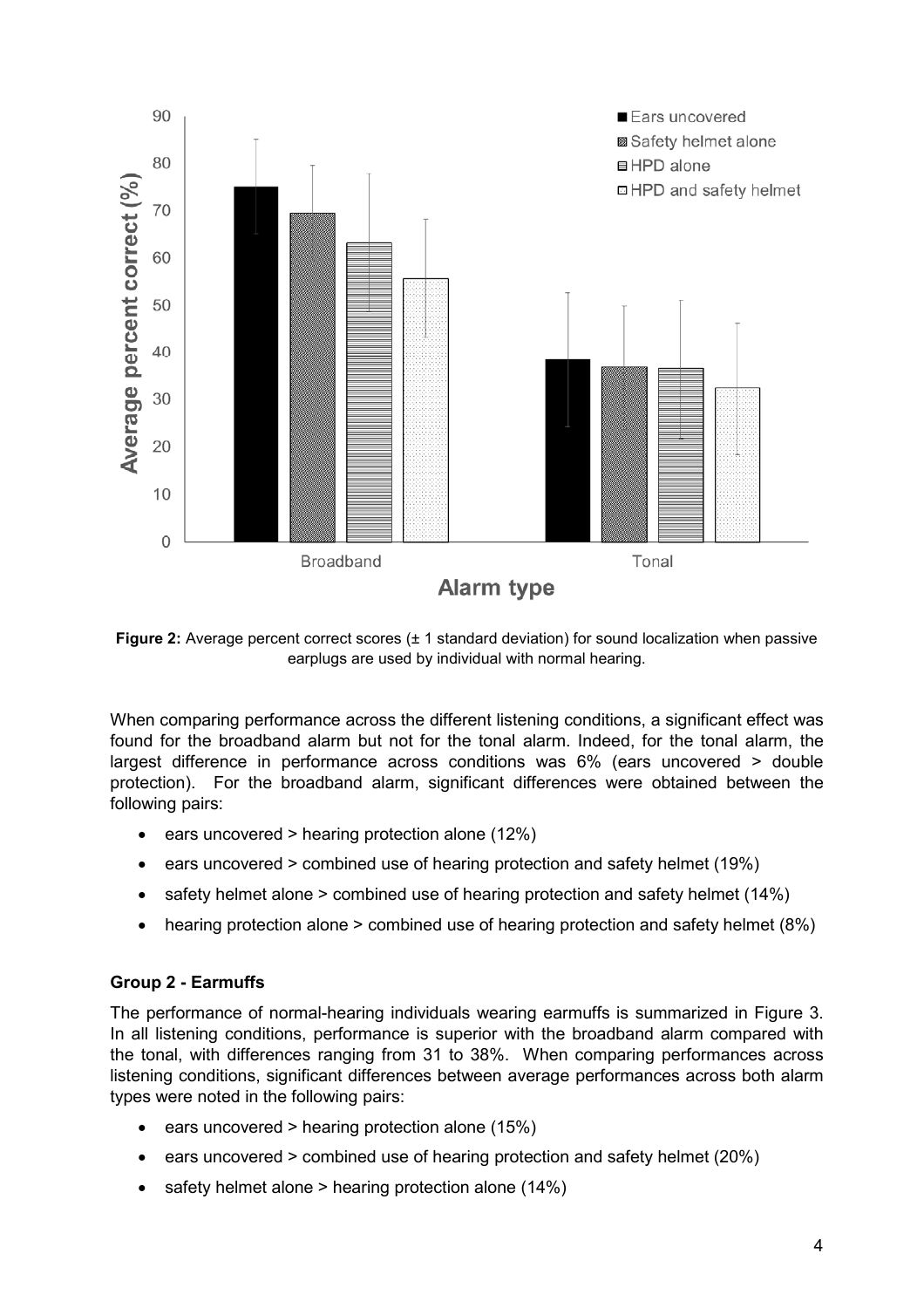- safety helmet alone > combined use of hearing protection and safety helmet (24%)
- hearing protection alone > combined use of hearing protection and safety helmet (5%)





#### **Group 3 – Double protection**

Finally, results obtained with double hearing protection are displayed in Figure 4. Performance with the broadband alarm proved superior than with the tonal alarm in two of the four listening conditions. While the broadband alarm outperformed the tonal alarm with ears uncovered (by 34%) and with use of a safety helmet alone (by 31%), performance for both types of alarms (ranging from 14 to 18%) fell close to chance level (1/8 = 12.5%) in conditions where double protection was used, with and without a safety helmet.

When comparing performance across the different listening conditions, a significant effect was found for both the broadband and the tonal alarms in the following pairs:

- ears uncovered > hearing protection alone (52% for broadband; 23% for tonal)
- ears uncovered > combined use of hearing protection and safety helmet (57% for broadband; 22% for tonal)
- safety helmet alone > hearing protection alone (50% for broadband; 23% for tonal)
- safety helmet alone > combined use of hearing protection and safety helmet (54% for broadband; 22% for tonal)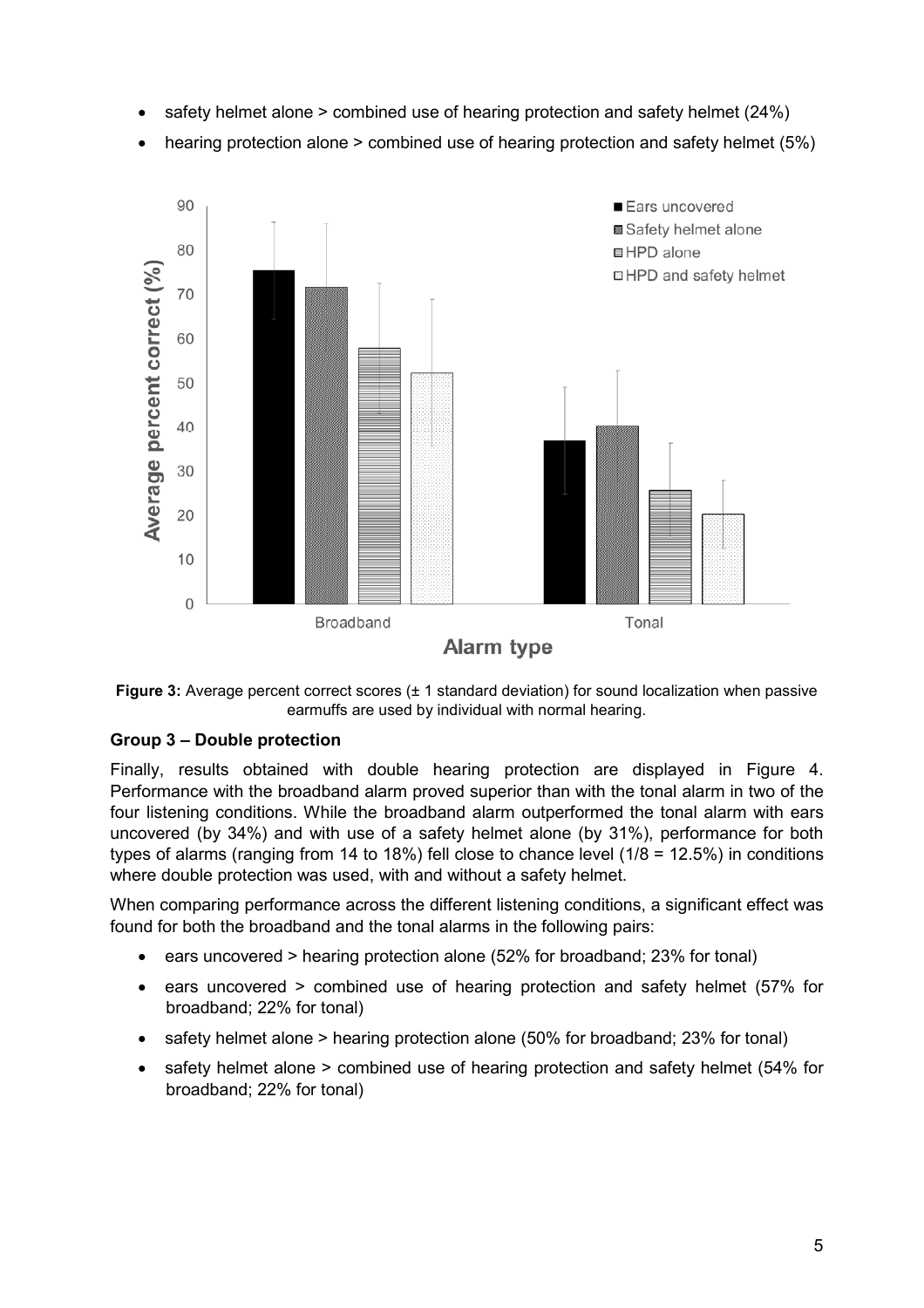

**Figure 4:** Average percent correct scores ( $\pm$  1 standard deviation) for sound localization when passive double protection is used by individual with normal hearing.

It should be noted that all groups performed similarly in the conditions which were identical across groups (ears uncovered and safety helmet alone). Without HPDs, average performance across all 3 groups was 74% for the broadband alarm and 38% for the tonal alarm. Wearing only a safety helmet, average performance was 70% for the broadband alarm and 38% for the tonal alarm. No significant difference was found between performance ears uncovered and when a safety helmet is used alone. While localization accuracy for the broadband alarm is doubled compared to that of the tonal alarm, a finding consistent with the Nélisse et al. [11] study, use of a safety helmet does not seem to disrupt sound localization cues, at least when HPDs aren't used.

#### **Differences across HPD groups**

It seems obvious from Figures 2 to 4 that earplugs are less detrimental to localization than earmuffs and double protection, and that double protection virtually brings localization accuracy down close to chance levels. Performance with the broadband alarm proved superior than with the tonal alarm for the earplugs (by 27%) and earmuffs (by 32%), but not when double protection is used.

For the broadband alarm, average performance is greater with earplugs than with double protection (by 44%), and with earmuffs than with double protection (by 39%). No significant difference was found between earplugs and earmuffs. For the tonal alarm, all groups were found to be significantly different from one another, with earplugs outperforming earmuffs (by 11%) and double protection (by 22%), and with earmuffs outperforming double protection (by 11%).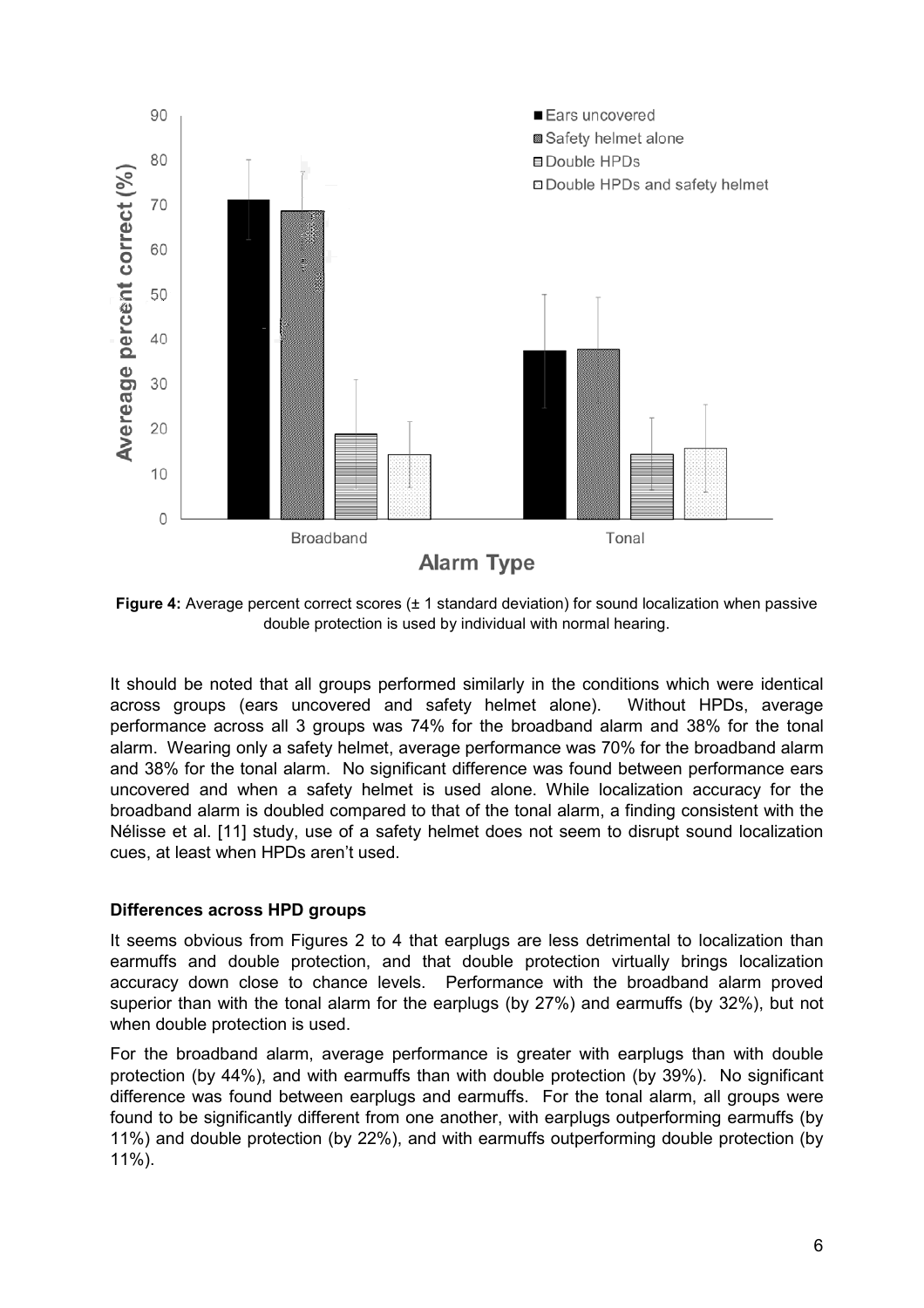Similar trends were found when a mixed design repeated measures ANOVA was carried out using data in the HPD with safety helmet condition.

## **DISCUSSION**

Consistent with previous research findings [3,11], localization accuracy is significantly greater with the broadband alarm than with the tonal alarm. Across all listening conditions and HPD groups, differences in average percent correct scores between both alarms ranged from 23 to 38%, except in conditions of double protection (with and without a safety helmet) where performance for both alarms was similar and dropped to chance level.

As this study replicated the protocol used by Nélisse et al. [11], with the inclusion of HPDs and a safety helmet, it is interesting to compare overall performance across both studies for the listening condition without the use of personal safety equipment. In the current study, average performance across all 3 groups for ears uncovered was 74% for the broadband alarm and 38% for the tonal alarm, results similar to those obtained in the Nélisse et al. [11] study (83% and 42% for the broadband and tonal alarms, respectively).

Also consistent with previous literature findings, passive HPDs appear to disrupt sound localization. Indeed, performance with HPDs was significantly worse than without (with differences ranging from 12 to 52%), except when earplugs are used in combination with the tonal alarm. Double protection is most detrimental and reduces localization abilities to values close to chance performance. Finally, earplugs generally outperform earmuffs, at least with the broadband alarm.

While passive HPDs significantly impact sound localization, the safety helmet used in this study had a more limited effect. Without HPDs, results with and without the safety helmet were similar in all three subject groups. With HPDs, the addition of a safety helmet had a small (5-8% reduction in performance) but significant effect in a few conditions (for the broadband alarm with earplugs and for both alarms with earmuffs).

# **CONCLUSION**

The use of personal safety equipment is common in many workplaces. This study investigated the use of passive HPDs and a safety helmet on the sound localization of two types of reverse alarms (broadband and tonal). While the safety helmet had a more limited effect on sound localization, passive HPDs were shown to significantly disrupt localization cues. While it is anticipated that reduced performances occur mainly as a result of increased localization errors in the front/back dimension, further analysis of the results are warranted to confirm this assumption.

In workplaces where good sound localization abilities are essential, the use of a safety helmet does not seem to be contra-indicated. However, double protection is to be avoided and earplugs appear to be the HPD of choice.

Studies on a broader range of safety helmets with different configurations are warranted as their effect on sound localization has thus far received little attention. Tasks requiring different degrees of cognitive resource allocation should also be investigated to reflect various situations encountered in real workplaces. Moreover, since hearing loss is common in workplaces where personal hearing protection such as HPDs are required, similar studies should be carried out with hearing-impaired individuals. Finally, with the increased development and availability of level-dependent (sound-restoring) HPDs, the effect of such